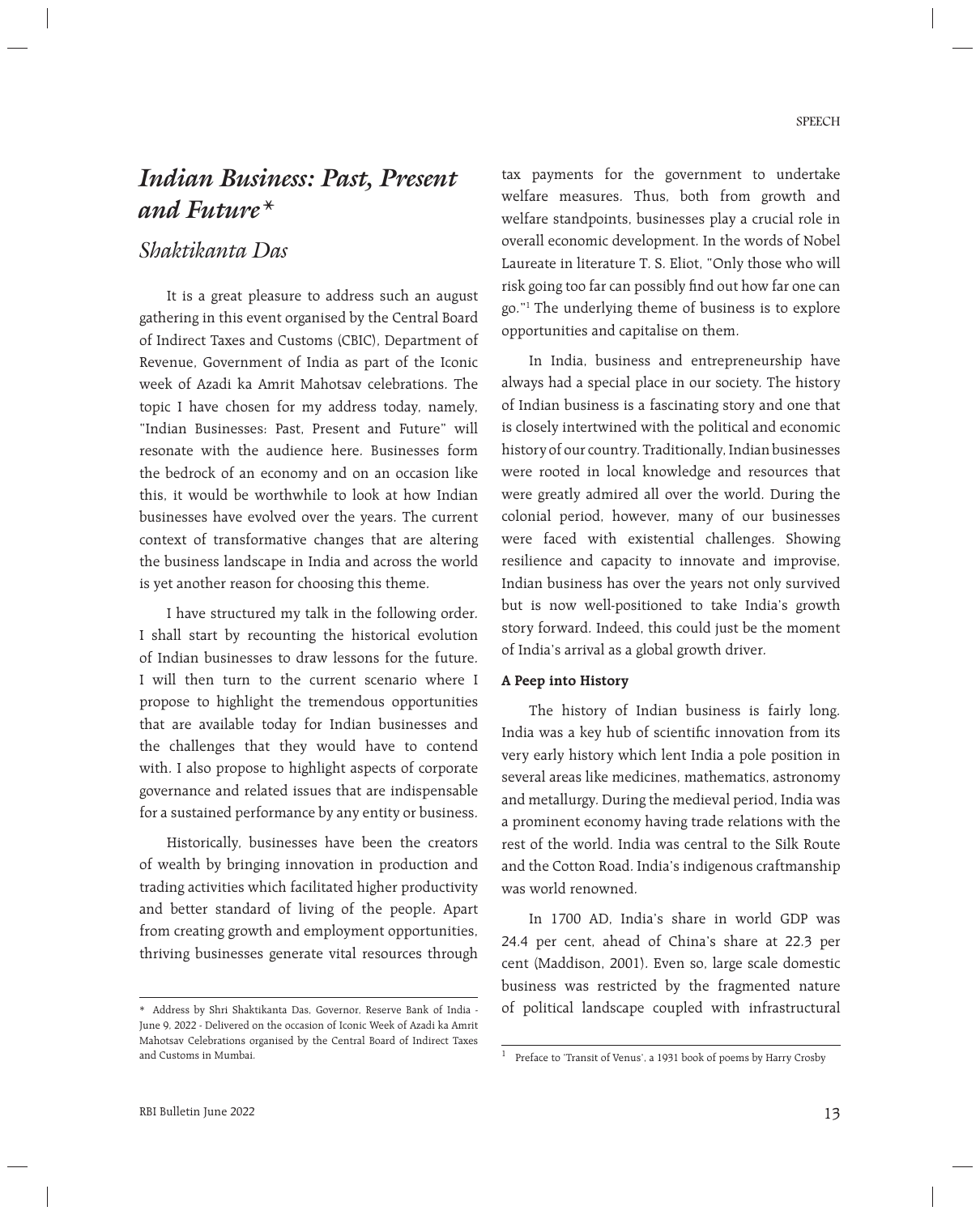bottlenecks. While trading and money lending were the hallmark of business, manufacturing, which was primarily small scale was largely left to artisans. In short, trade was the face of Indian business alongside a flourishing banking and exchange business offered by merchants.

## Colonial Period

 The advent of imperial powers and the discovery of new trading routes completely changed the face of Indian business during the colonial period. The onset of the industrial revolution in the late 18th century had catapulted England into a position of leading industrial power. British tariff policy encouraged exports of raw materials to the detriment of India's domestic industrial development and local enterprise. A Reserve Bank of India Survey in 1948 estimated that of all foreign capital invested in India, only 28 per cent was in the manufacturing industry, whereas 37 per cent was invested in merchandising and transport, and 20 per cent in tea, coffee, and rubber plantation.2 Clearly , the thrust was to promote British interests.

 Despite adverse circumstances, Indian business managed to hold its own amidst the nationalistic fervour of the times. With British industrial power on a decline due to war preoccupations, several Indian industries such as textiles, jute, iron and steel, paper and cement consolidated their position. Considering the stagnation in the previous decades, the post-World War I spurt in industrial activity was significant. Notably, Indian businessmen also remained alive to the socio-political atmosphere of the time by pursuing and propagating the nationalistic agenda.

### Aftermath of Independence

 The initial decades after independence brought in changes to the Indian business environment with

economic policy focussed towards capital-intensive production structure. Indian businesses were unshackled from the confines and constraints that reduced them to be just raw material producers.

 In the subsequent period, shocks such as wars (1962, 1965 and 1971), droughts (1965-66) and the OPEC oil crisis (1973) revealed the underlying vulnerabilities of the Indian economy. In hindsight, excessive regulations stifled entrepreneurial growth and led to inefficiencies that reflected in macroeconomic imbalances of the period. As a result, a new vision of political economy driven by markets and private enterprise started to evolve steadily.

# Reforms and After

 In the 1980s, the Open General License (OGL) list for imports was expanded, industrial controls were somewhat eased, limited external borrowings were allowed, and an early version of indirect tax reforms began. The external payments crisis, as we entered the 1990s, culminated in the path-breaking economic reforms of 1991.

 The economic reforms of 1990s were wideranging and were essentially based on the trinity of liberalisation, privatisation and globalisation. They entailed deregulation; the end of the licence-permit raj; increased outward orientation; and willingness to let market forces play their role. The financial system and the external sector also underwent fundamental reforms relating to strengthening of prudential norms and the supervisory system; operational flexibility of the banking sector; taxes and tariffs; exchange rate; and capital flows. The reforms aimed to bring competition to promote efficient markets that deliver growth, create wealth and reduce poverty.

 In the years since the initiation of economic reforms, Indian business has witnessed various transformational changes. In several sectors spanning <sup>2</sup> Sabyasachi Bhattacharya, Business and the Raj, Indian Business through information technology, telecom, pharmaceuticals,

the Ages, FICCI, 1999.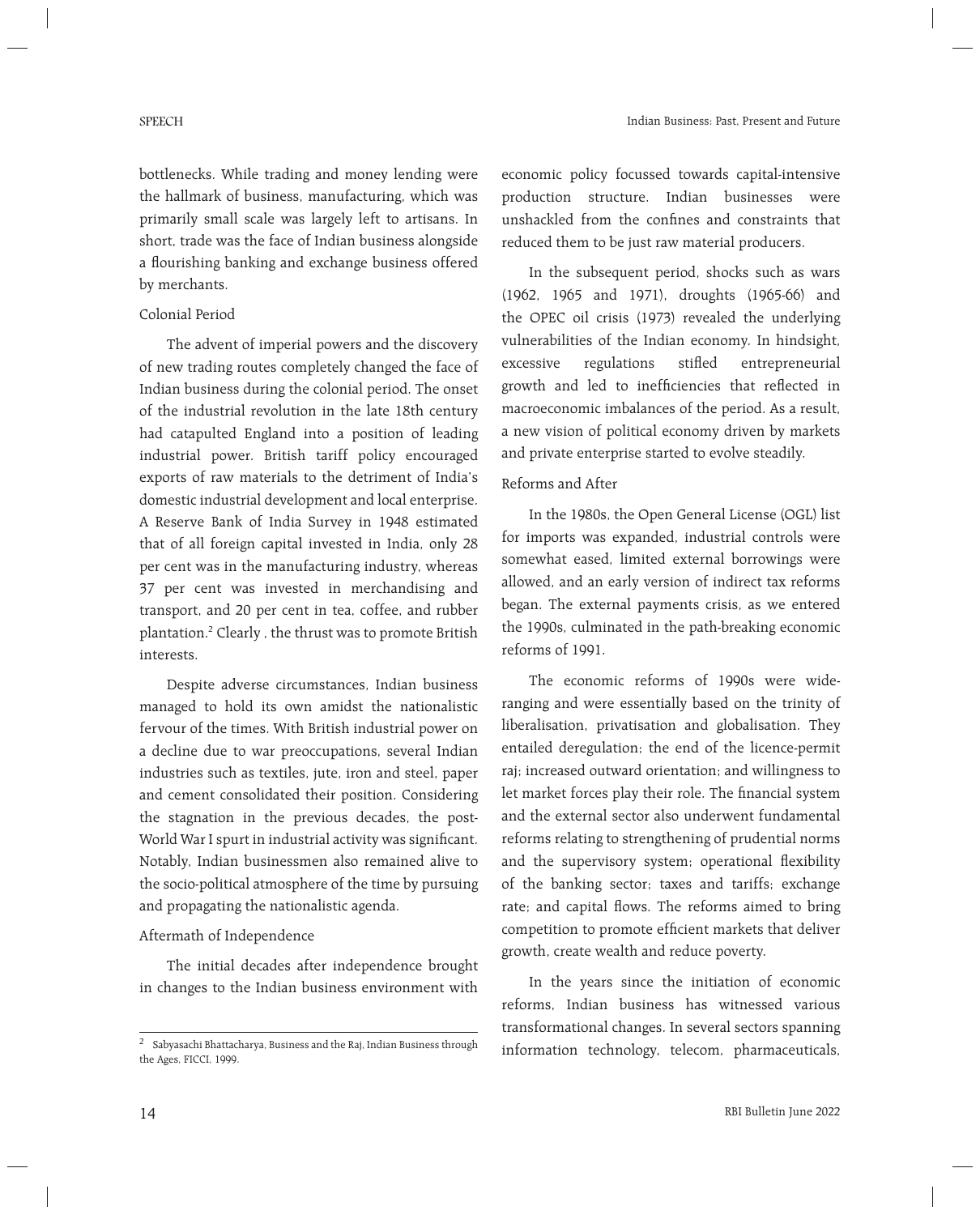automobiles, hotels, textiles, engineering goods and entertainment, our businesses have created global reputation. Indian business entities have shown a great deal of flexibility in an environment of rapid technological changes. This has led to a shortening of product lifecycles and innovation and technology have become key sources of competitive strength. The country now commands a diversified industrial base that has shown resilience in the face of multiple challenges posed by shocks such as the Global Financial Crisis, the recent COVID-19 pandemic and now the war in Europe.

#### **New Opportunities and Challenges**

 The last few years have seen several policy measures and reforms that have created conducive conditions for Indian businesses to grow more rapidly. There has been a clear focus on improving ease of doing business, simplifying procedures and creating incentives to enable business and industry to take a quantum leap. The Make in India and the Production Linked Incentive (PLI) schemes aim to establish India as a world class manufacturing centre. The historic reform of goods and services tax (GST) unified various central and state tax laws and provided relief to businesses from cascading of taxes. Despite initial teething troubles, the new system has removed tax barriers across states and created a single common market thereby facilitating free flow of goods and bringing efficiency gains across sectors.

 A few states have rationalised labour laws to simplify procedures and ease restrictions of entry and exit. The Insolvency and Bankruptcy Code (IBC), 2016 is a ground-breaking reform to help time-bound resolution of stressed assets that will free up scarce capital to drive growth. To bridge the infrastructure deficit, several measures including the National Infrastructure Pipeline (NIP), National Monetisation Pipeline (NMP) and the PM Gati Shakti have been taken up. All these measures are expected to create a conducive business eco-system in India.

 Policy actions taken by the Government and the Reserve Bank since the onset of the pandemic in early 2020 have mitigated the disruptive effects of the pandemic while restoring market confidence and ensuring quick revival in economic activity. Alongside, businesses are going through a redefining phase and are adapting to the new realities emerging from the pandemic. Adoption of digital technologies and Artificial Intelligence (AI) is getting accelerated across firms/businesses/sectors. These disruptive technologies offer opportunities to young enterprises to create their own niche in markets dominated by incumbents. A reflection of this is seen in the emergence of several start-ups in the Indian business landscape as young entrepreneurs experiment with ideas in digital payments, online retail, on-demand delivery, education, software and more. The number of unicorns, or new businesses valued at over USD 1 billion, is rising very fast. These start-ups are supported by a new ecosystem of angel and venture funding, incubators and accelerators – as well as new patterns of consumption in society. A word of unsolicited advice to these young entrepreneurs and start-ups: they should constantly evaluate the buildup of risks and vulnerabilities in their businesses. I recognise that many of them may already be doing it and risk taking is a part of their business model, but nonetheless these are things which should always be kept at the back of one's mind for long term sustainability of any business.

 Now we are in a situation where it has become imperative even for well-established firms to adopt technology solutions if they wish to remain competitive. The advent of new technologies is fundamentally changing all aspects of business. Decision making is increasingly supported by insights from data analytics, artificial intelligence and deep learning. Now there is almost a real-time assessment of customer needs, innovations and market trends that is helping manufacturers to manage production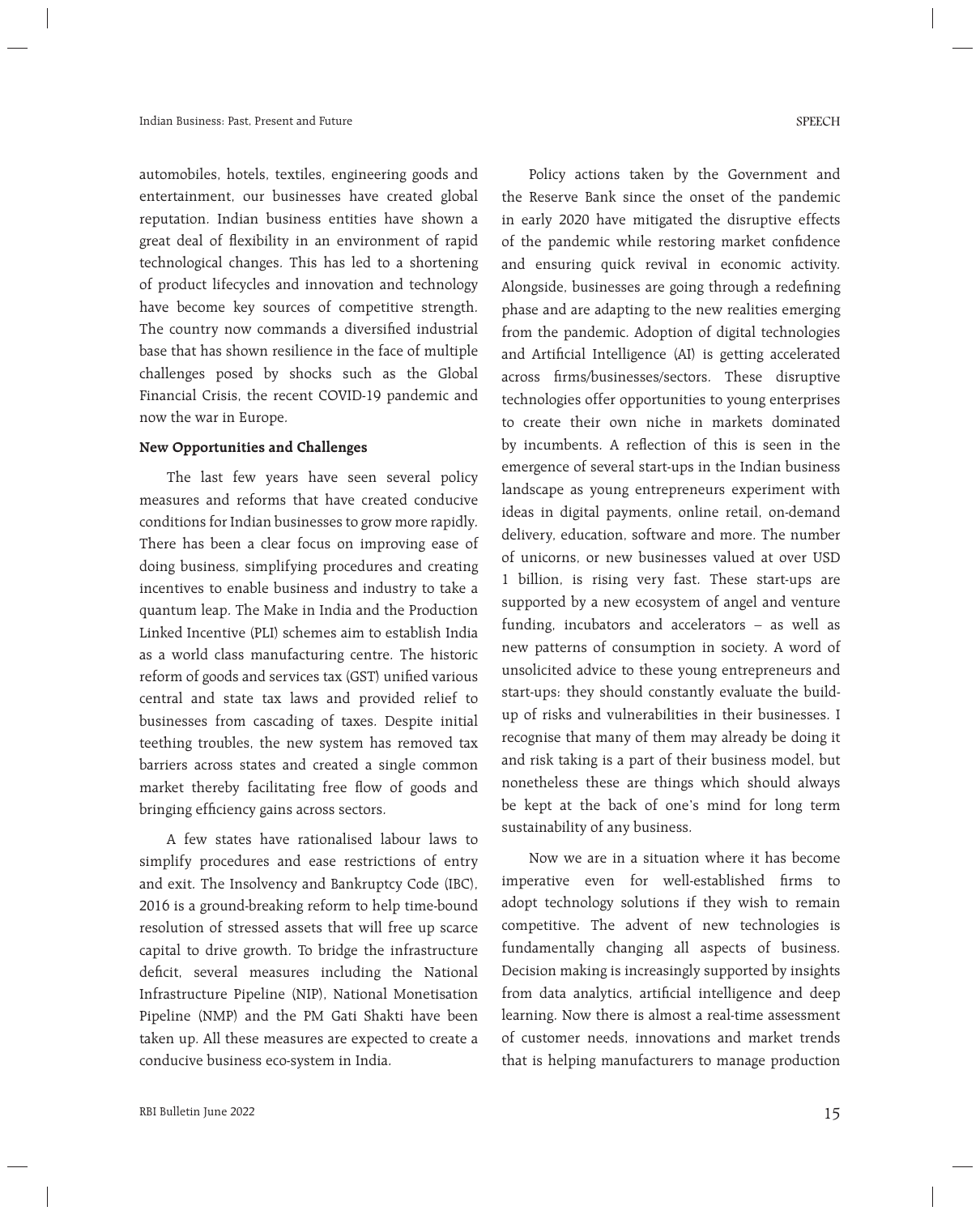capacities, save costs, reduce risks and meet evolving customer needs more quickly. We are in the age of data-driven smart manufacturing. If Indian businesses aspire to remain competitive and attain world-class status, it is important that they gear up to make the right investments sooner than later. I believe the pandemic-induced changes in strategy, management, operations and priorities are going to stay. Therefore, the success of Indian entrepreneurs will depend on how quickly and efficiently they are able to make necessary adjustments in their business models.

# **Corporate Governance, Ethics, Accounting Transparency and Business Models**

#### Corporate Governance

 I would now like to draw your attention to the single most important aspect that determines the long-term success of a business and that is corporate governance. The thrust of sound corporate governance is to help build an environment of trust, transparency and accountability in business entities. These are prerequisites for fostering long-term investment, business stability and integrity. It is important to remember that trust is the most valuable asset of a business; and good governance aims to protect and preserve that trust in the organisation. Good governance entails effective and collective oversight by the board and senior management of a company. This would also include control layers of risk management and internal audit. These need to be based on a proper risk appetite with the purpose of inculcating appropriate risk culture. Ethical conduct, accounting transparency and appropriate business models are various components of the broader governance framework. Organisational culture can exert substantial influence on both ethical conduct and transparency practices.

### Ethical Conduct

 Former Associate Justice of the U.S. Supreme Court Potter Stewart once stated: "Ethics is knowing the difference between what you have the right to do and what is right to do". Ethics denotes the conduct of responsible professional behaviour within the mission of a business by managing risks professionally and pursuing profits legitimately. It is essential that the board and senior management of a business instil a strong sense of ethics in their organisation by setting up a comprehensive internal code of conduct which is easily and clearly observed, continuously communicated and disseminated across the organisation. The strength and viability of a business entity directly draws from its organisational culture and ethics.

### Transparency in Accounting

 A robust corporate governance frame+work would require that businesses follow prudent accounting practices and provide transparent disclosures. Sufficient information should be made available to the market participants to enable them to make informed judgments about the health and viability of a business entity. Creative and aggressive accounting techniques and policies tend to overstate financial strength and would be detrimental to the long term sustainability of a business. The Board of Directors and the Audit Committee should ensure that integrity of the financial statements is not compromised in any manner. Entities with robust corporate governance and high transparency get rewarded by the investors with higher valuation metrics and are also able to raise capital at a much cheaper cost.

 The Reserve Bank has mandated a host of disclosures for its regulated entities to ensure that they make full and fair disclosure of all material information in their financial statements. This would make them relevant, reliable, comparable and transparent.

### Business Models

 Business models and business strategies of individual entities should be conscious choices, that